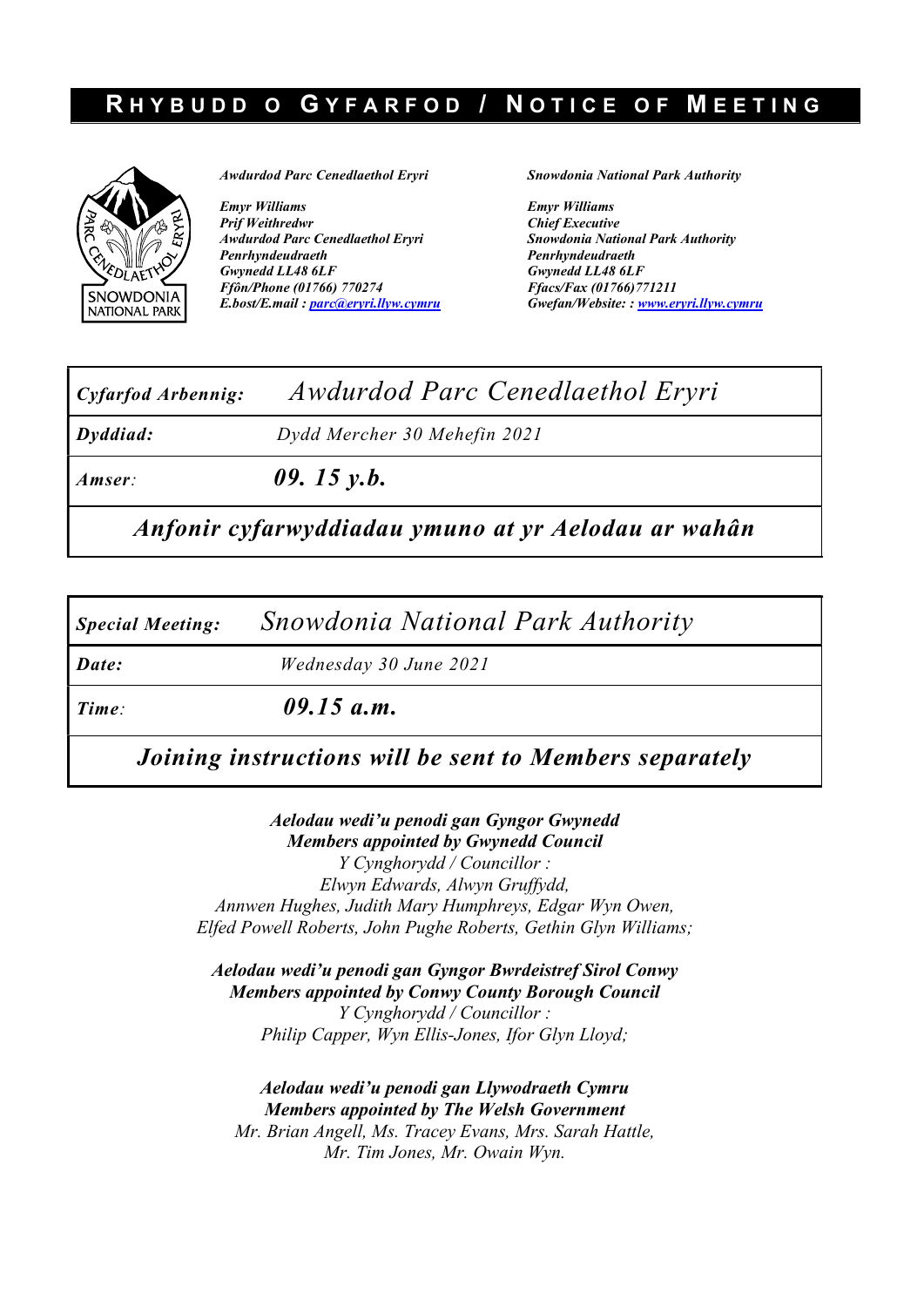## A G E N D A

1. Apologies for absence and Chairman's Announcements To receive any apologies for absence and Chairman's announcements.

## 2. Declaration of Interest

 To receive any disclosure of interest by members or officers in respect of any item of business.

## 3. Revenue and Capital Outturn Report 2020/21

To submit a report by the Chief Finance Officer. (Copy herewith)